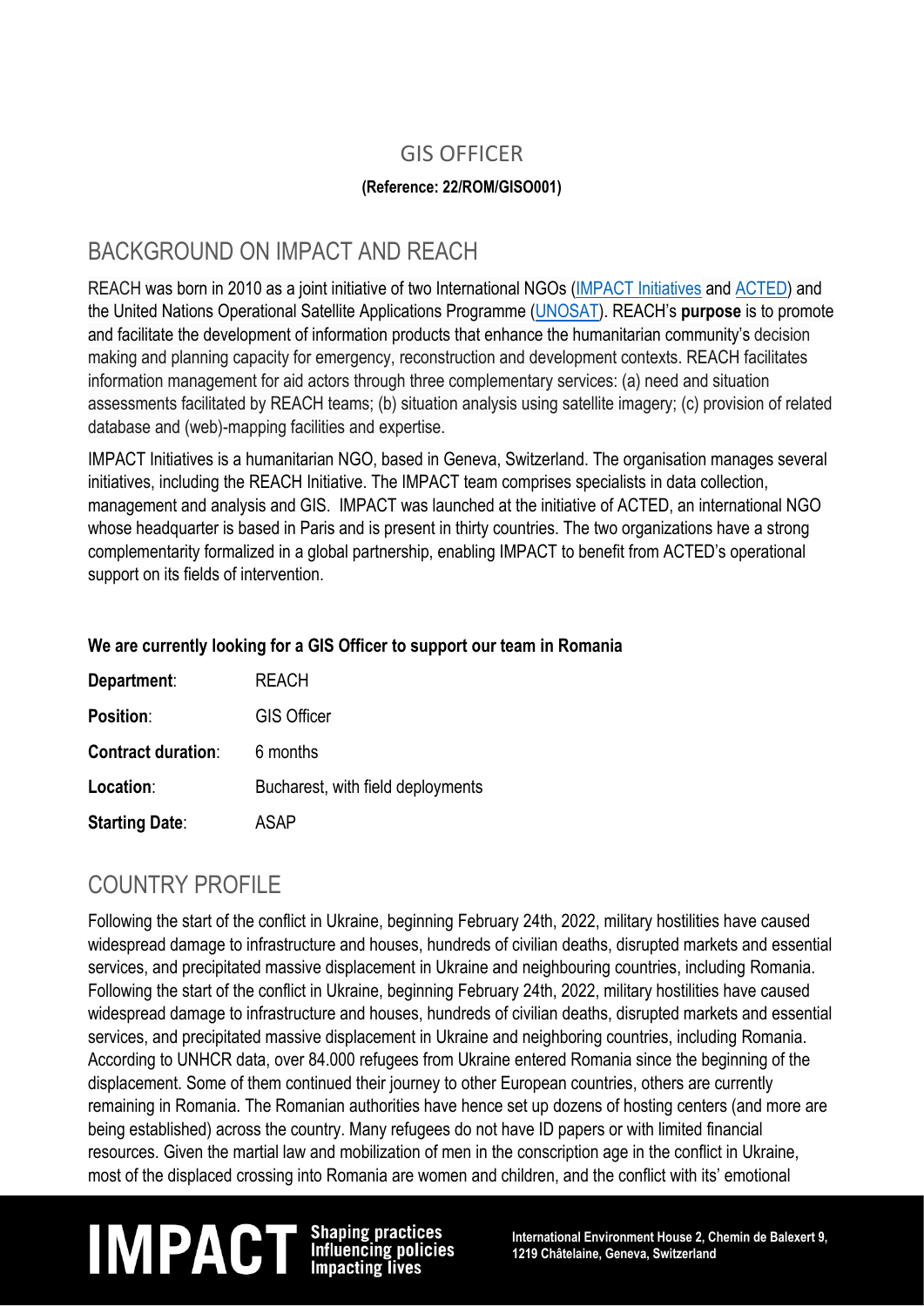burden has a heavy toll on the already at-risk individuals. REACH Initiative proposes to support the setup and scale-up of the assessment and analysis systems required to inform joint planning and monitoring by government and humanitarian actors in such a complex and rapidly evolving situation.

## **FUNCTIONS**

Under the line management of the Country Coordinator in Romania, the GIS Officer is responsible for the application of geographic information systems, including relevant aspects of research design, support in designing data collection tools, ensuring (spatial) data quality, geo-spatial analysis, drafting of maps, and (as relevant) production of web maps and information management systems. The GIS officer will provide technical inputs in all stages of the research cycle. Throughout each research cycle, the GIS Officer, in close liaison with the assessment teams, engages with partners to promote their participation and maximize their impact. He/she also ensures an efficient and transparent use of resources required for project implementation. This can include the direct supervision of GIS teams. The GIS Officer will also be responsible for developing and implementing a continuous capacity building program for national and international team members, and for providing trainings to partners.

In his/her mission, the GIS Officer will be hosted by IMPACT's global partner ACTED and will fall under the direct responsibility and management of ACTED's Country Director and his/her delegates for all Administrative, Security, and relevant Logistics and Finance issues. S/he will therefore fully abide to ACTED's Security, Administration, and relevant HR. Logistics and Finance rules and regulations.

## RESPONSIBILITIES

The GIS Officer responsibilities include the following:

### RESEARCH PLANNING:

• Support assessment planning in line with project and program objectives and with IMPACT's research cycle and other relevant quidelines:

• Map and analyse secondary data in coordination with the assessment officer(s);

• Contribute to draft assessment ToRs with a specific focus on the analysis plan, and related mapping, as well as data management plan;

- Support the development of qualitative and quantitative data collection tools, ensuring GIS requirements of research cycle/assessment are met;
- Develop geo-spatial analysis of assessment areas to be used in developing daily assessment plans, field movement plans and accompanying operational maps for field teams;
- In coordination with relevant assessment officer(s), support construction of quantitative sample;

• Keep track of progress and delays of all assigned tasks throughout the research cycle. Ensure that delays or identified problems are reported by writing and orally in a timely manner.

### RESEARCH IMPLEMENTATION

• When relevant, support the training of enumerators for primary data collection;

• When relevant, support oversight of data collection, in line with agreed TORs, including spatial verification and validation as part of daily assessment checks;

• Ensure that collected data is properly geo-referenced, enabling the production of maps and related products;

DATA MANAGEMENT, CLEANING AND ANALYSIS

• Ensure that all collected data is stored in line with IMPACT's Data Management Guidelines

# **IM PACT** Shaping practices<br>Influencing policies international Environment House 2, Chemin de Balexert 9,<br>Impacting lives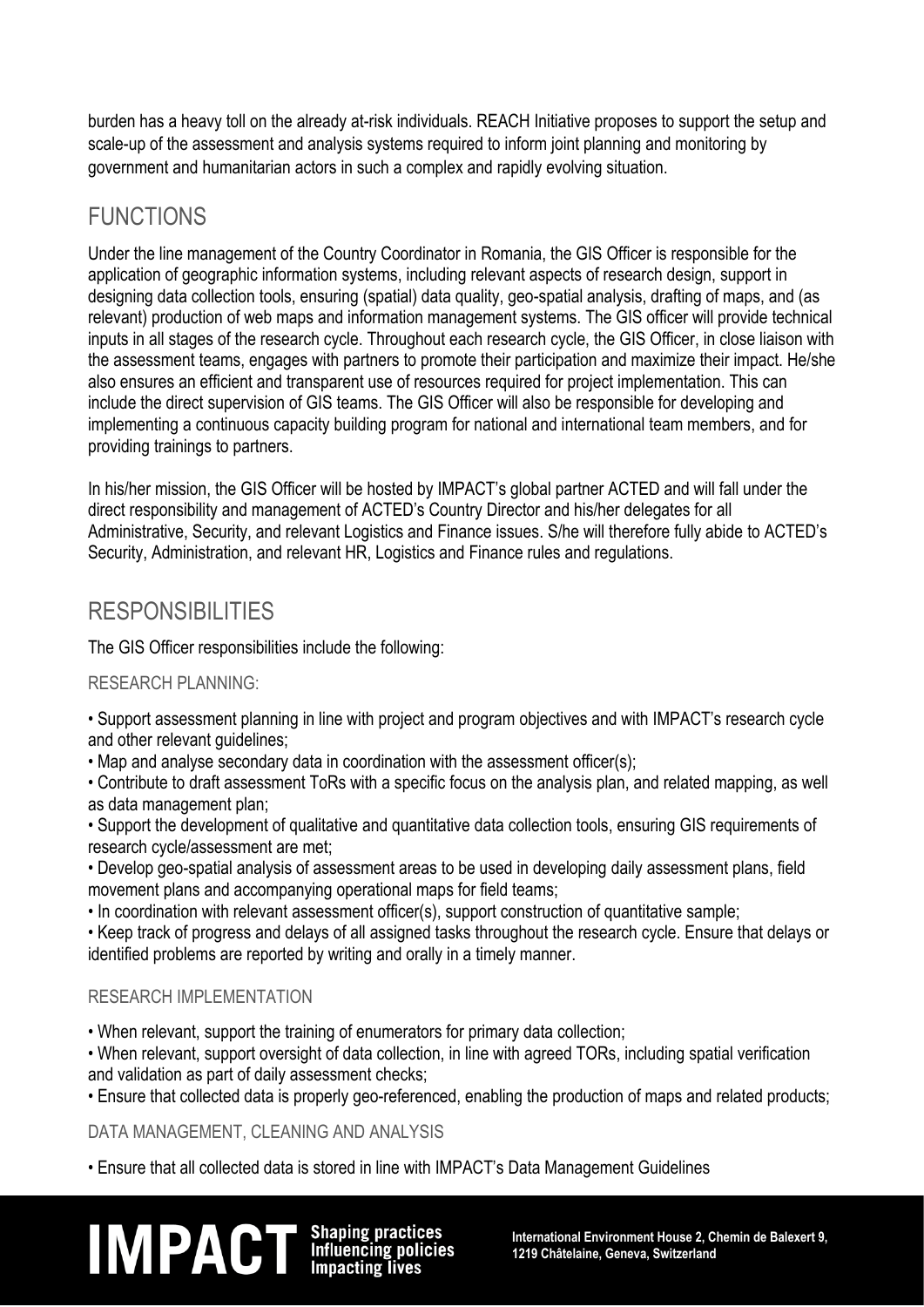• Ensure that data is revised and cleaned, and that all revisions are recorded;

- Conduct spatial analysis on collected data as per ToRs;
- Ensure that data and its spatial analysis are validated by IMPACT HQ before product drafting stage;

• Ensure that data and its analysis do not contain personal or other sensitive information and are validated by IMPACT HQ before sharing to external parties;

• Ensure the quality and accuracy of technical information provided as well as the confidentiality and protection of collected information.

• Development and maintenance of country-level databases for the consolidation of all assessment-related and GIS data in country.

### DRAFTING OF PRODUCTS

- Ensure accurate linkages between spatial databases and assessment data;
- Ensure that the GIS products meet the requirements of IMPACT and concerned partners;
- Maintain regular communication with IMPACT HQ on progress and deadlines for GIS products;
- Ensure the drafting of timely and accurate GIS products, which comply with IMPACT's guidelines;
- Ensure that all GIS products are validated by IMPACT HQ before external release;

• When relevant, in close coordination with IMPACT HQ, support the regular maintenance and update of web GIS products;

• In coordination with the CC/CR, liaise with IMPACT HQ on the procurement of UNOSAT services and satellite imagery.

### EXTERNAL ENGAGEMENT

- Link with relevant partners to consult and involve them in the GIS components of a research cycle;
- Represent IMPACT in relevant meetings/ working groups;
- Follow up on issues identified by partners or during meetings / working groups;

• Promote an active use of datasets, GIS products and research findings by partners and the broader humanitarian community for their decision making;

• Support the presentation of research findings through GIS inputs to relevant third parties in order to enhance their use and impact;

#### TEAM MANAGEMENT AND CAPACITY BUILDING

- Assess progress in relevant research cycles and to review work plan;
- Conduct induction for new staff members, including training in basic technical GIS competencies
- Support the development and implementation of capacity training plans for GIS and other team members;
- Be available to provide regular support and technical backstopping;
- When relevant, support/ lead staff appraisal and recruitment process.
- Ensure development and implementation of capacity training plans for GIS and other team members.

### DATA CONFIDENTIALITY AND PROTECTION

The GIS Officer will maintain the strictest confidentiality on all data collected and related processes, ensuring full compliance with IMPACT's data protection policy and SOPs. He/she will actively take measures to prevent the unauthorized sharing of any information and data belonging to IMPACT and its partners, or collected during his/her assignment with IMPACT.

## **IM PACT** Shaping practices<br>Influencing policies international Environment House 2, Chemin de Balexert 9,<br>Impacting lives